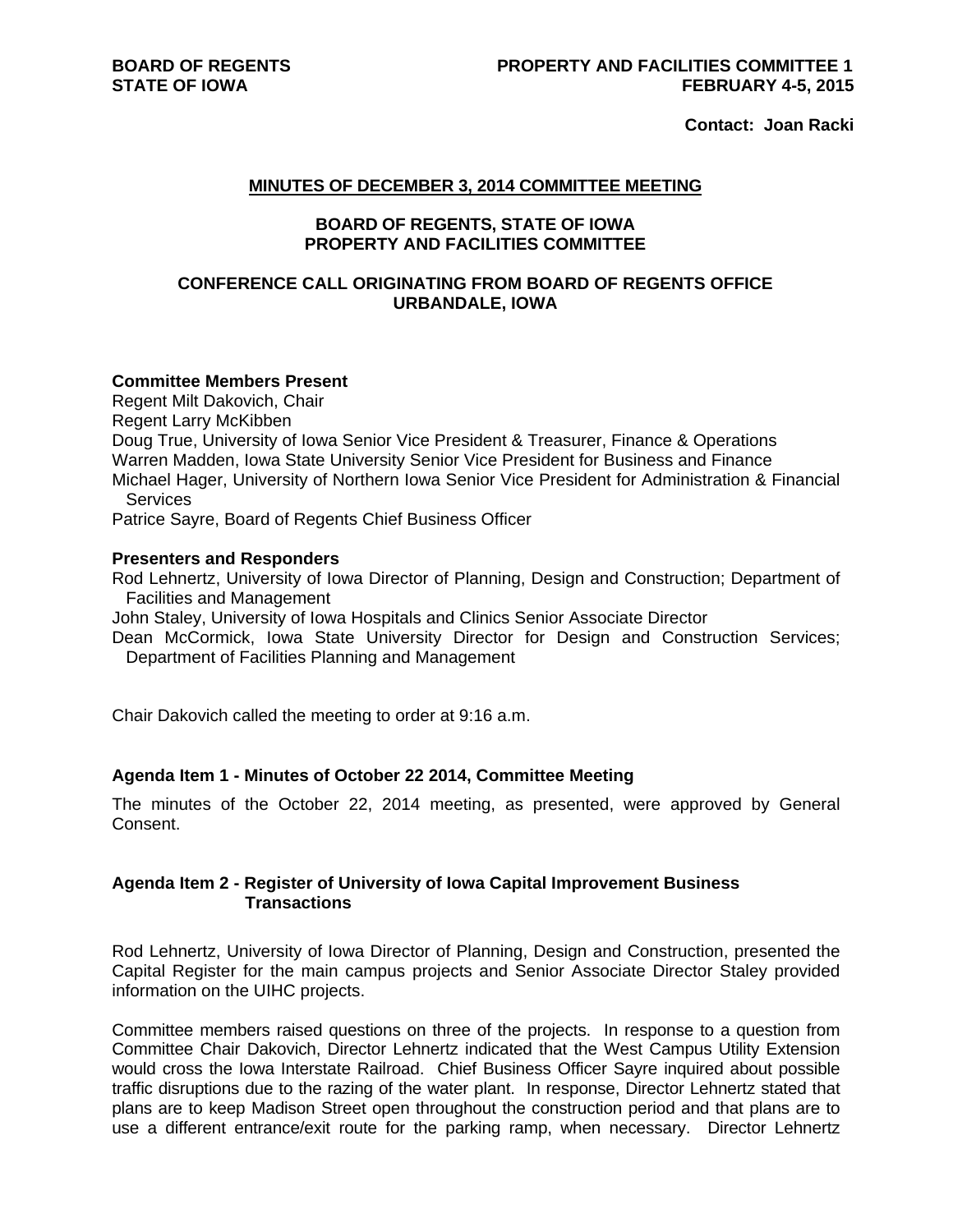responded to Vice President Hager's question about the square footage costs for the Currier Hall renovation project and estimated that it would be \$54 per square foot.

The Committee, by General Consent, recommended to the Board approval of:

- 1. The following actions for the **UIHC Pediatric Specialty Clinic Expansion and Conference Center Development** project, a major capital project as defined by Board policy:
	- a. Acknowledge receipt of the University's initial submission of information to address the Board's capital project evaluation;
	- b. Accept the Board Office recommendation that the project meets the necessary criteria for Board consideration; and
	- c. Authorize permission to proceed with project planning, including the utilization of Heery Design as the design professional and Gilbane Building Company as the construction manager – agent for the project.
- 2. The following actions for the **Currier Residence Hall Renovate 3rd and 4th Floors**  project, a major capital project as defined by Board policy:
	- a. Acknowledge receipt of the University's final submission of information to address the Board's capital project evaluation criteria;
	- b. Accept the Board Office recommendation that the project meets the necessary criteria for Board consideration; and
	- c. Approve the project description and budget (\$3,200,000), with the understanding that approval will constitute final Board approval and authorization to proceed with construction.
- 3. Project descriptions and budgets for the **Steam Utility Enterprise Systems Replace Riverside Drive / Grand Avenue Steam Distribution System – Phase 1** (\$10,000,000), **West Campus Utility Extension – Substation U to Finkbine Commuter Parking Lot** (\$3,800,000), and **City of Iowa City Former Water Plant – Raze Facility** (\$2,350,000) projects.

# **Agenda Item 3 - Register of Iowa State University Capital Improvement Business Transactions**

Iowa State University Senior Vice President for Business and Finance Warren Madden presented the Register of Iowa State University Capital Improvement Business Transactions. He reviewed each of the requested actions and noted that demand for housing continues to be strong. The University is trying to keep on track for FY 16-17 occupancy.

In response to a question from Committee Chair Dakovich, Senior Vice President Madden responded that the costs for the Larch Hall project were substantially the same as for the Willow Hall project, completed last summer, as the buildings are very similar.

Questions were also raised about the revised project budget for the Jack Trice Stadium Improvements, Phase 3 – South End Zone project. Chair Dakovich inquired as to why new field pumps were not included in the original project budget. Dean McCormick, Director for Design and Construction Services, stated that originally it was believed that the field pumps were operating, and that the infrastructure leading to those pumps was in good condition. However, after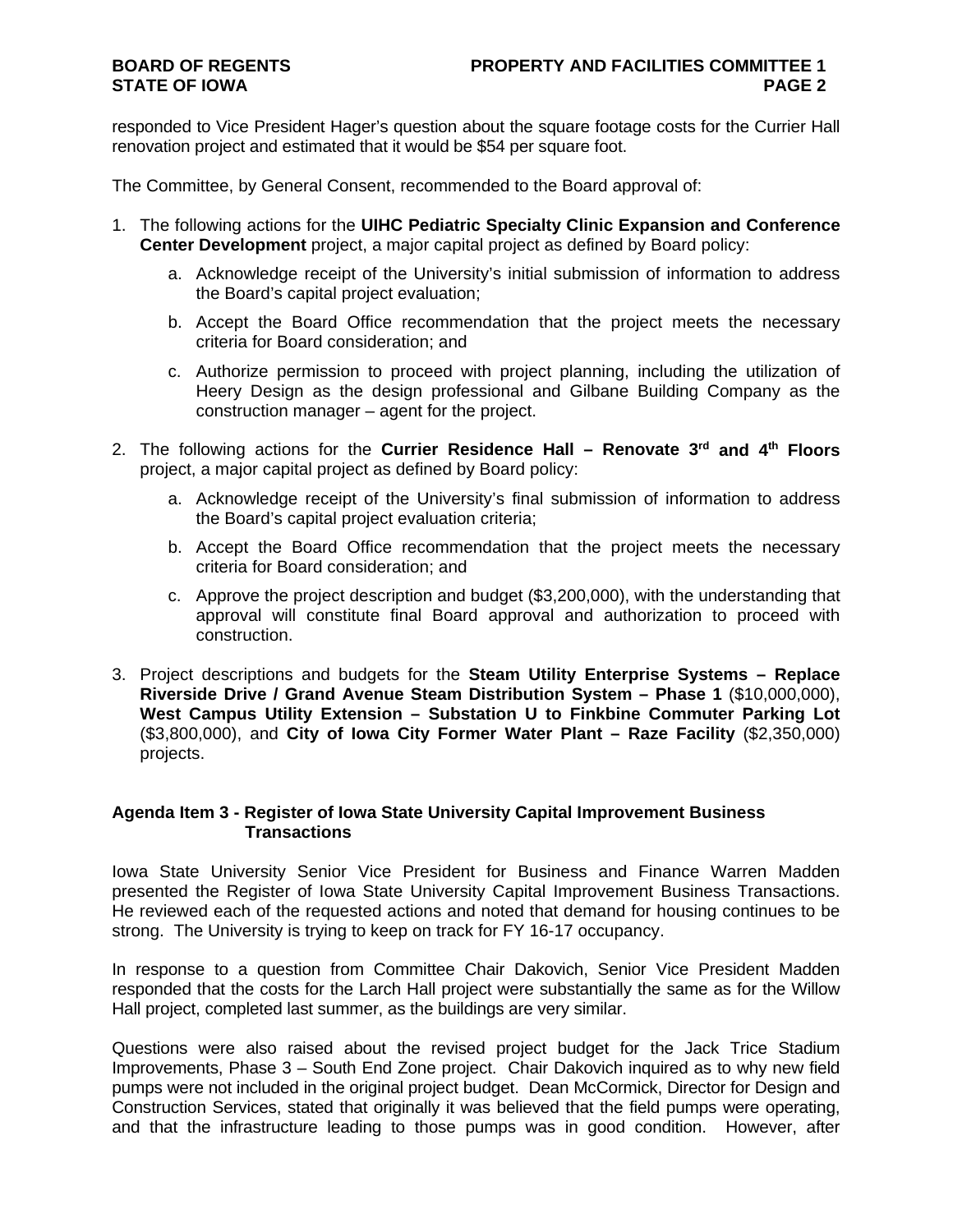# **BOARD OF REGENTS PROPERTY AND FACILITIES COMMITTEE 1 STATE OF IOWA** PAGE 3

construction started, there was a failure in one of the pumps; while investigating that failure University personnel discovered that the 48 inch pipe was deteriorating significantly. University staff then realized that the field pump structure needed to be relocated and the field pumps replaced. Chief Business Officer Sayre inquired as whether the scope of the Green Space portion of the project had been changed since the budget for that component had been reduced. Senior Vice President Madden responded that the scope for that project component is still in the development stage and would be refined in the future.

By General Consent, the Committee recommended to the Board approval of:

- 1. The following actions for the **Buchanan Residence Hall Building #2** project.
	- a. Acknowledge receipt of the University's final submission of information to address the Board's capital project evaluation criteria;
	- b. Accept the Board Office recommendation that the project meets the necessary criteria for Board consideration;
	- c. Approve the schematic design, and project description and budget (\$49,500,000), with the understanding that approval will constitute final Board approval and authorization to proceed with construction; and
	- d. Approve the financing plan, which includes the Friley Residence Hall Dining Renovation project, and adoption of A Resolution Declaring an Official Intent Under Treasury Regulation 1.150-2 to Issue Debt to Reimburse Iowa State University of Science and Technology for Certain Original Expenditures Paid in Connection with the Buchanan Residence Hall – Building #2 project.
- 2. Project Description and budget (\$3,300,000) for the **Larch Residence Hall Perimeter Wall Modifications** project.
- 3. Revised project description and budget (\$53,000,000) for the **Jack Trice Stadium Improvements, Phase 3 – South End Zone** project.

# **Agenda Item 4 – Proposed Demolition of 2619 Hudson Road**

University of Northern Iowa Vice President Michael Hager presented the University's request.

By General Consent, the Committee recommended to the Board approval of the proposed demolition of 2619 Hudson Road.

# **Agenda Item 5 - Institutional Agreements, Leases and Easements**

Policy and Operations Officer Racki presented two lease agreements for the benefit of the University of Iowa and one lease for the benefit of Iowa State University.

By General Consent, the Committee recommended to the Board approval of two leases for supplemental student housing (120 E. Davenport Street Inc. and 527 N. Dubuque Street, Inc.) at the University of Iowa and approval of a lease with Harrisvaccines for space in the Iowa State University Surplus and Storage Facility for a five year term.